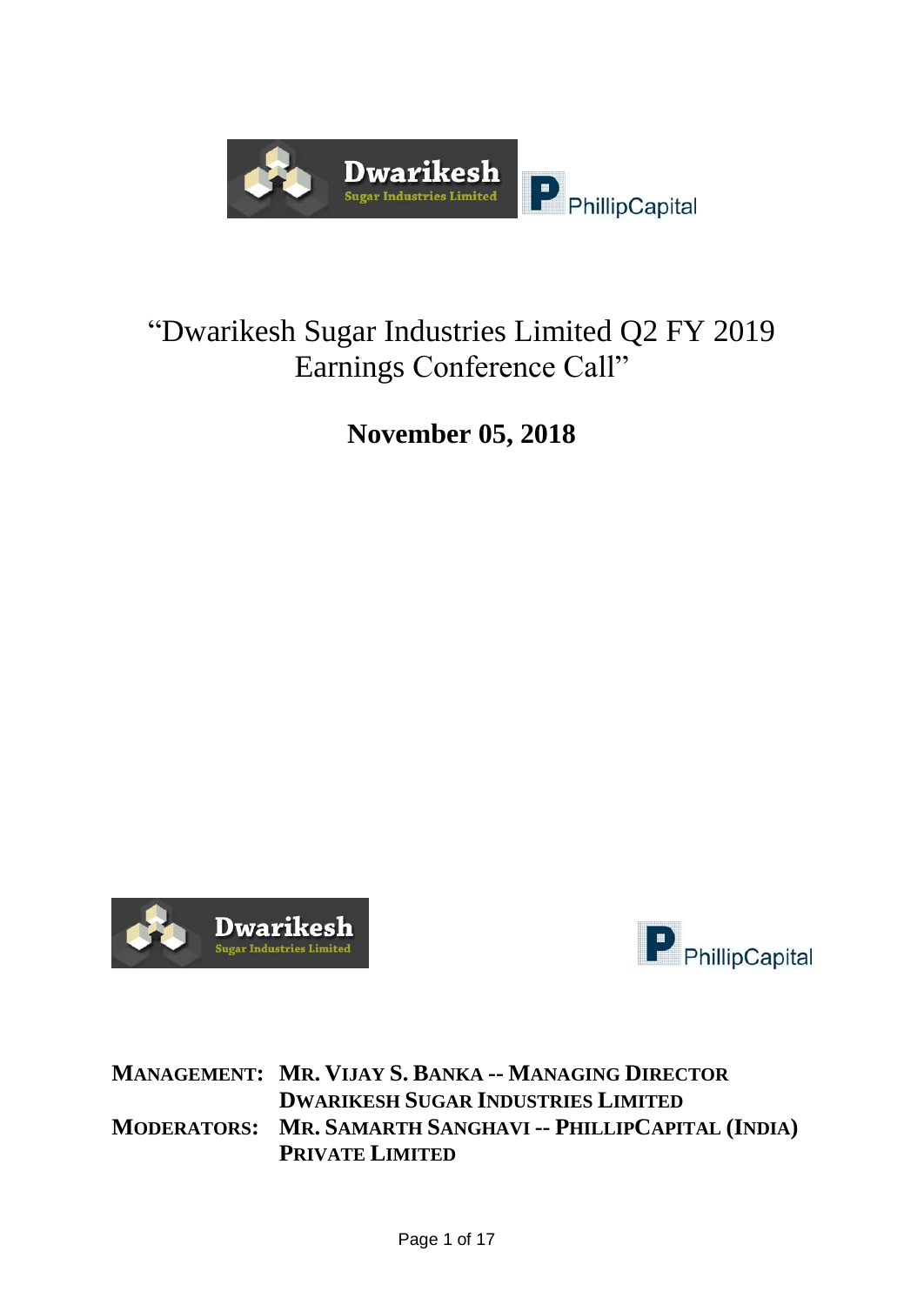**Moderator:** Ladies and Gentlemen, Good Day and Welcome to the Dwarikesh Sugar Industries Limited Conference Call hosted by PhillipCapital (India) Private Limited. As a reminder, all participant lines will be in the listen-only mode. And there will be an opportunity for you to ask questions after the presentation concludes. Should you need assistance during the conference call, please signal an operator by pressing "\*" then "0" on your touchtone phone.

> I now hand the conference over to Mr. Samarth Sanghavi from PhillipCapital (India) Private Limited. Thank you and over to you, Sir!

**Samarth Sanghavi:** Thanks Liziane. Good day to all the participants and on behalf of PhillipCapital, we want to extend a warm welcome to each and every one of you. We also like to wish you a Very Happy Dhanteras on this auspicious day. We thank the management of Dwarikesh Sugar to give us an opportunity to conduct this conference call. We are joined by Mr. Vijay S. Banka, Managing Director at Dwarikesh Sugar Industries Limited from the company and we would first put the floor open for Mr. Banka's opening comments and then it would be open for Q&A Sessions.

Over to you Mr. Banka.

Dwarikesh

**Vijay S. Banka:** Very Good Afternoon to you all. Wish you all a Very Happy Dhanteras, I welcome you all to the Earnings Call of Dwarikesh Sugar Industries for the Q2 and H1 Results. You already have before you the Q2 results of our company.

> We have earned a profit after tax of about Rs. 8 crore during this quarter. Our cumulative profit for the year is Rs. 39 crore approximately. Second quarter, as you all are aware is a slightly challenging & difficult quarter because we have no production activities during the quarter. Whatever is produced earlier is sold

> In the Sugar segment, we have sold about 8.4 lakh quintals of Sugar during the quarter. Our average realization has been around Rs. 3,150 per quintal

> On Q-o-Q basis there has been not only a fall in the quantity of Sugar sold but also the price realization has been lesser. On a comparative basis, we sold more Sugar in the same quarter last year and the price realization was better by nearly Rs. 525 per quintal. This explains the lesser revenue and lesser profit of sugar segment during this quarter.

> As far as Distillery segment is concerned, we have had decent numbers. But in the Power segment, since there was no Power generation and Power evacuation there has been a loss during the quarter.

> So, I invite you all to ask me questions, I will be pleased to answer them. Thank you very much.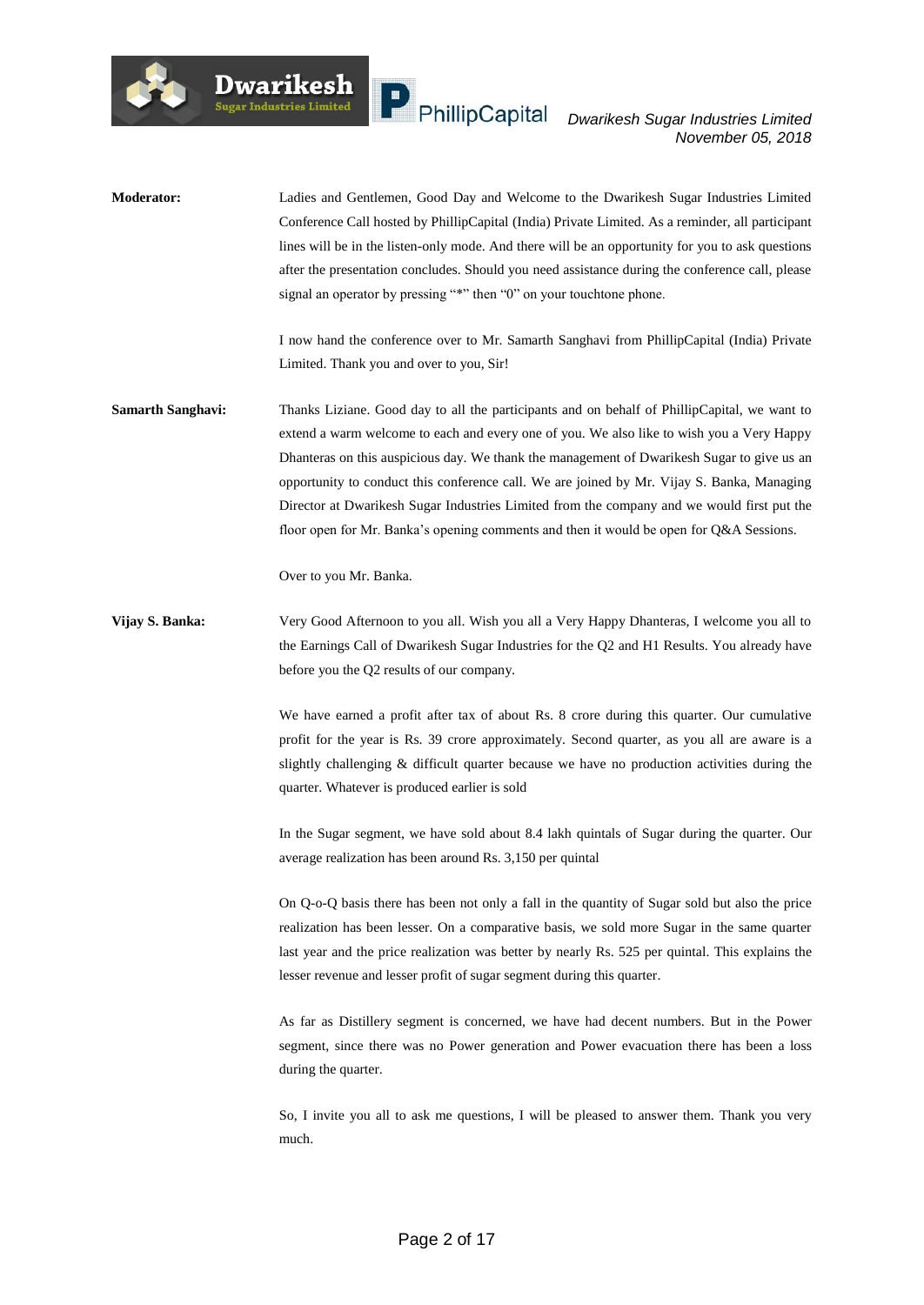#### *Dwarikesh Sugar Industries Limited November 05, 2018*

- **Moderator:** Thank you. Ladies and Gentlemen, we will now begin the Question-and-Answer Session. The first question is from the line of Pritesh Chedda from Lucky Investments. Please go ahead.
- **Pritesh Chedda:** I just wanted to know what is now the replacement cost for a typical integrated Sugar mill if you could give on per TCD basis?
- **Vijay S. Banka:** Well, lately there have been no significant new capacities that have come up. Whatever little capex we have seen in the last couple of years has been basically an expansion of the existing capacities. I therefore would not be able to provide you an authentic number as to what can be a replacement cost per TCD of the plant. Besides, it will all depend on the kind of configuration that one wants to have, whether you want to have fully integrated sugar plant with power & distillery. It will all depend on that. It is therefore difficult to answer your question.
- **Pritesh Chedda:** Okay, I will put it differently. What is the total capacity we have, total TCD we have?
- **Vijay S. Banka:** We have 21,500 TCD capacity.

**Dwarikesh** .<br>Sugar Industries Limited

- Pritesh Chedda: Right. For a 21,500 TCD your type of plant which has Distillery plant and a Power plant attached with it….
- **Vijay S. Banka:** Yes, as far as Distillery is concerned we are not fully integrated. Power, yes, we are fully integrated.
- Pritesh Chedda: Perfectly. So, generally, people are less integrated on Distillery because we use Sugar juice for Sugar production as well. So, for a 21,500 TCD your type of unit what kind of CAPEX would one spend in the current environment? If you have to replicate your plant let us say.
- **Vijay S. Banka:** I think, it should be easily be about Rs. 1,200 crore.
- **Pritesh Chedda:** Rs. 1,200 divided by 21,500; so it is about Rs. 5,50,000 a TCD. In any case about Rs. 4,00,000 - Rs. 4,50,000 per TCD type.
- **Vijay S. Banka:** Yes, that is my point.

**Pritesh Chedda:** Okay. My second question, if you could give some assessment on the inventory, what is the outlook, production, if you could give some thoughts?

**Vijay S. Banka:** Sure. This quarter, of course, has been a little challenging quarter but as we go forward the kind of despondency that was prevalent in the industry a quarter ago or maybe when we are talking after our March results, intensity of the despondency has become lesser. Then we were staring at a production number of 32 million tonnes for sugar season 2017-18 which is a record high number and we were also staring at a possibility of producing 35.5 million tonnes in the crushing season 2018 - 2019. But ISMA has recently reviewed its production estimate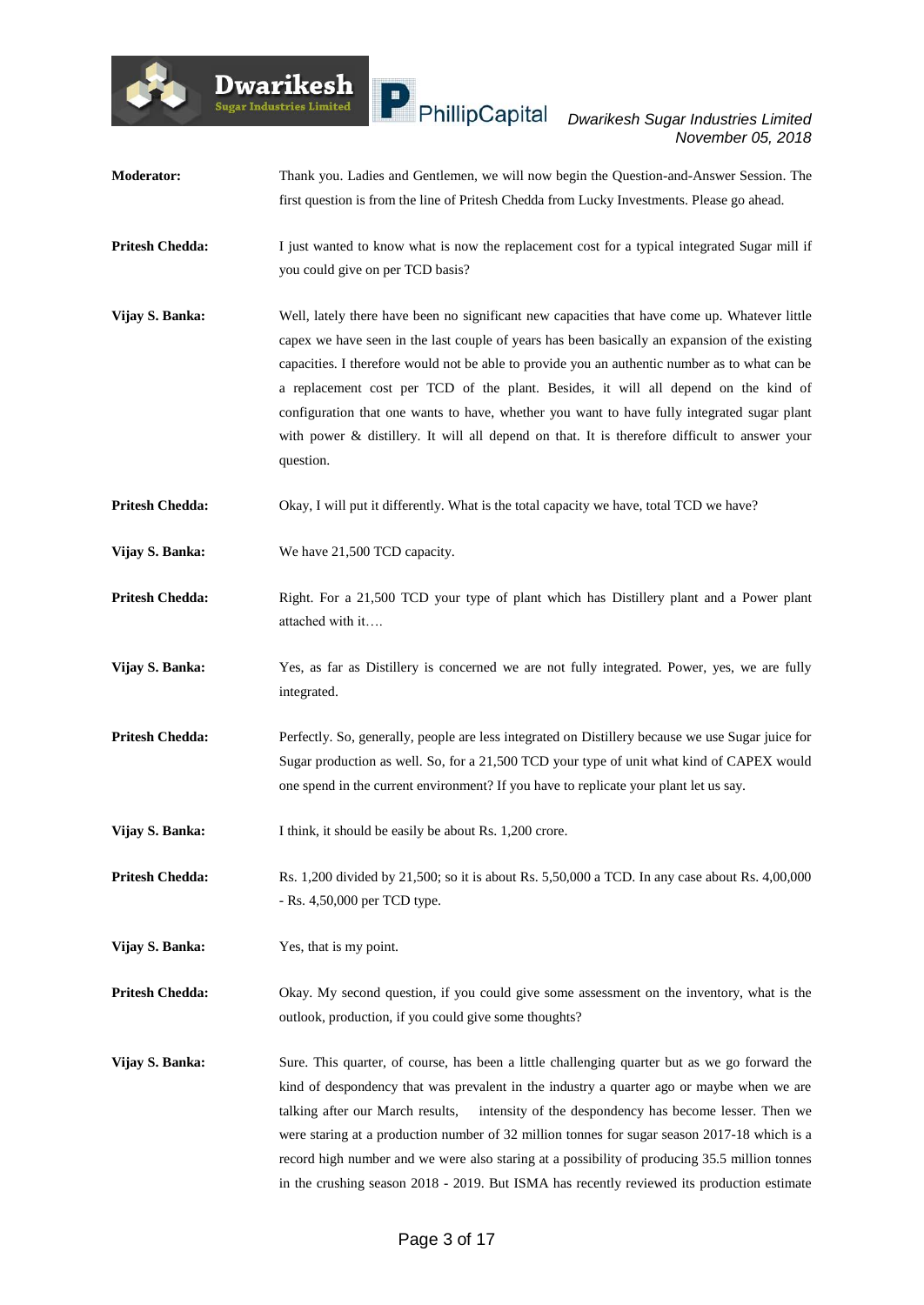# $\blacksquare$  PhillipCapital

#### *Dwarikesh Sugar Industries Limited November 05, 2018*

and has come up with a number of 32 million tonnes. Now, 32 million tonnes though scary is not a very scary number …

**Pritesh Chedda:** This is for 2018 - 2019.

**Dwarikesh** 

.<br>Sugar Industries Limited

- **Vijay S. Banka:** 2018 2019.
- **Pritesh Chedda:** So, it is for the current Sugar season.
- **Vijay S. Banka:** Yes. The current season**.**
- **Pritesh Chedda:** Right, where you will now start the cane crushing, yes. Okay.

**Vijay S. Banka:** We will start anytime now. The downward revision in the domestic production estimate also coincides with the downward revision in the production estimates globally. Last year globally there was a surplus production of about 8 million to 10 million tonnes. Now this year the surplus is estimated to be minuscule and that also considering 34 million tonnes of Sugar production in India. So, this minuscule surplus that we are now envisaging at this point in time could turn into a negative also, as we go forward. We have learnt of lot of Sugarcane juice getting diverted in Brazil for ethanol production, the Brazilian currency has also shown signs of appreciation. All this has resulted in some improvement in the Sugar prices globally. The raw Sugar prices which had touched a low of 10 cents per pound is now hovering around 14 cents per pound and the White Sugar prices have also increased. When I am giving this global background, I am giving this because this has opened new vistas of export opportunities for the Indian Sugar industry, more so because the Government of India has also announced some export subsidies and the transport subsidy. From India, we should be able to ship out about 4 million tonnes of Sugar. The Government's target is 5 million tonnes but I think 4 million tonnes should be possible

- **Pritesh Chedda:** So, just you were telling the figure, last year's production was 32 million tonne for the Sugar season 2017 - 2018 and inventory were what? I think about 10 million tonnes, right?
- **Vijay S. Banka:** Inventory was about 10 million tonnes.
- **Pritesh Chedda:** Right, this year we are again talking about 32 million tonnes.
- **Vijay S. Banka:** 32 million tonnes….

**Pritesh Chedda:** And if we land up exporting that 4 million tonnes then the inventory will be about 6 million tonnes?

**Vijay S. Banka:** No, which is why I am saying fundamentally things have not improved drastically but things are looking better. See, we have ended up with the inventory of 10 million tonnes for the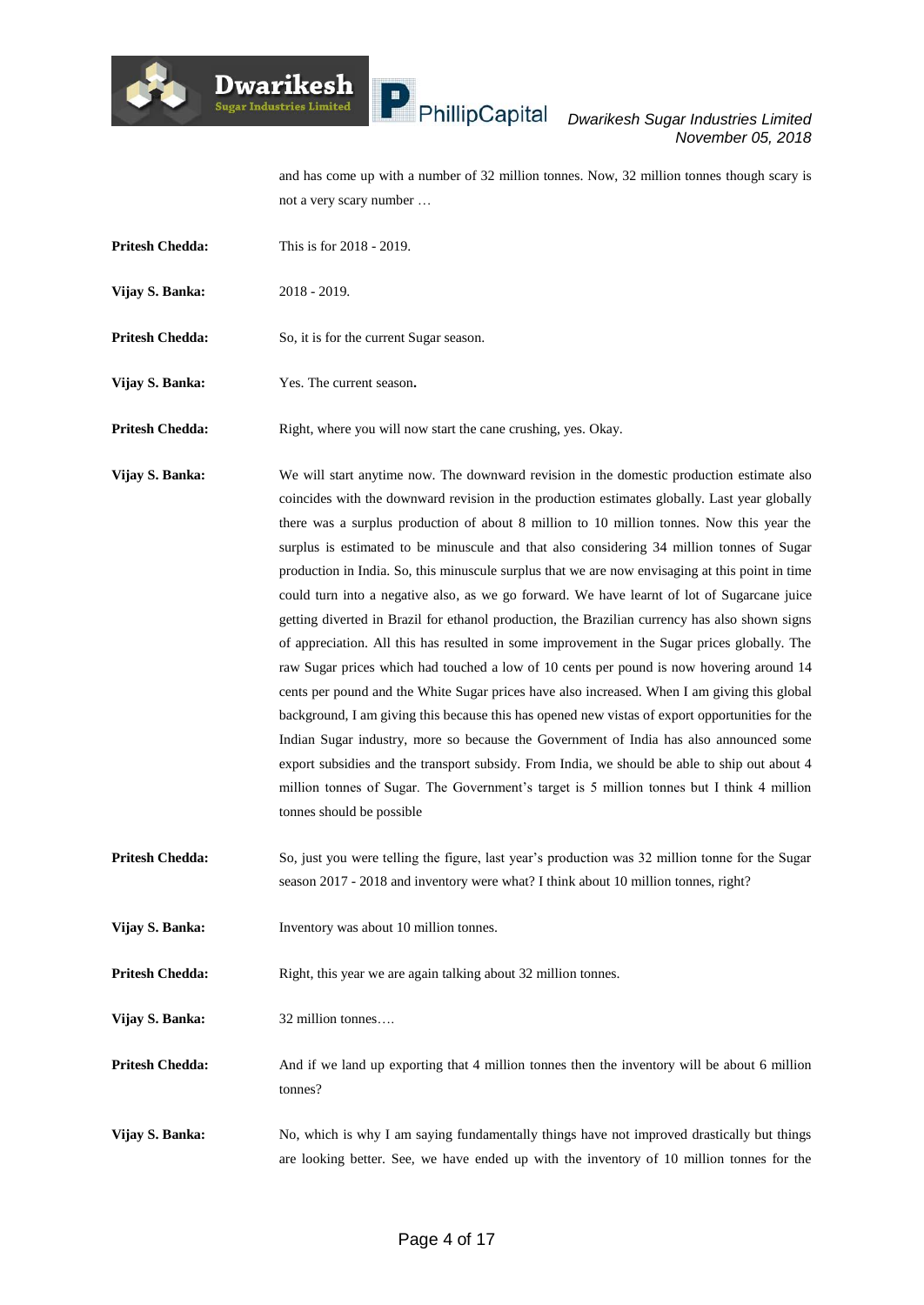

season 2017 – 2018. Now, we are going to have a production of about 32 million tonnes which makes the availability of 42 million tonnes.

**Pritesh Chedda:** Perfect and consumptions?

**Dwarikesh** .<br>Sugar Industries Limited

- **Vijay S. Banka:** And consumption will be about 26 million tonnes and export of about 4 million tonnes to 5 million tonnes. So, we are back to the same number of inventory or maybe a little higher number.
- **Pritesh Chedda:** That will be about 10 million tonnes to 12 million tonnes of inventory?
- **Vijay S. Banka:** Absolutely. So, there has not been a fundamental or radical transformation in the fortunes of the sector but things are definitely looking not so gloomy. As we talk of production estimate of 32 tonnes, there are some experts who feel that this might again need a downward revision sometime in the future. But anyways as of now, production estimate of 32 million tonnes holds good. .
- **Pritesh Chedda:** Okay. Just 2 questions here, on the Raw Sugar side the 14 cents and the export incentives offered, what will be the equivalent rupee price for Raw Sugar of 14 cents?
- **Vijay S. Banka:** A lot of contracts have already been entered into as far as Raw Sugar export is concerned. The net realization for Sugar Mill in U. P. could be between Rs. 22,000 metric tonne and Rs. 24,000 a metric tonne. Add to that about 8,300 of production subsidy. So, that gives you a realization of Rs. 31,000 PMT. Additionally when you produce Raw Sugar, the cost of production is normally little lesser and there could be some saving. So, the total realization could be equivalent to Rs. 32,000 per metric tonne when compared to domestic sale.
- **Pritesh Chedda:** Okay, perfect. And lastly, this B Heavy molasses rates which have been released by the Government what is the equivalent Sugar or whatever is the proposed rate by….

**Vijay S. Banka:** Rs. 32. Per kg

**Pritesh Chedda:** Okay, even that is Rs. 32?

**Vijay S. Banka:** Yes.

**Moderator:** Thank you. The next question is from the line of Mitul Das, an Individual Investor. Please go ahead.

**Mitul Das:** I have 2 questions. One on Ethanol, the Distillery business and another on the Power generation business. In your previous interviews, you have mentioned that you plan to produce roughly around 80 lakh liters of Ethanol this year. So, is this for the financial year or for the Sugar year, the upcoming Sugar year?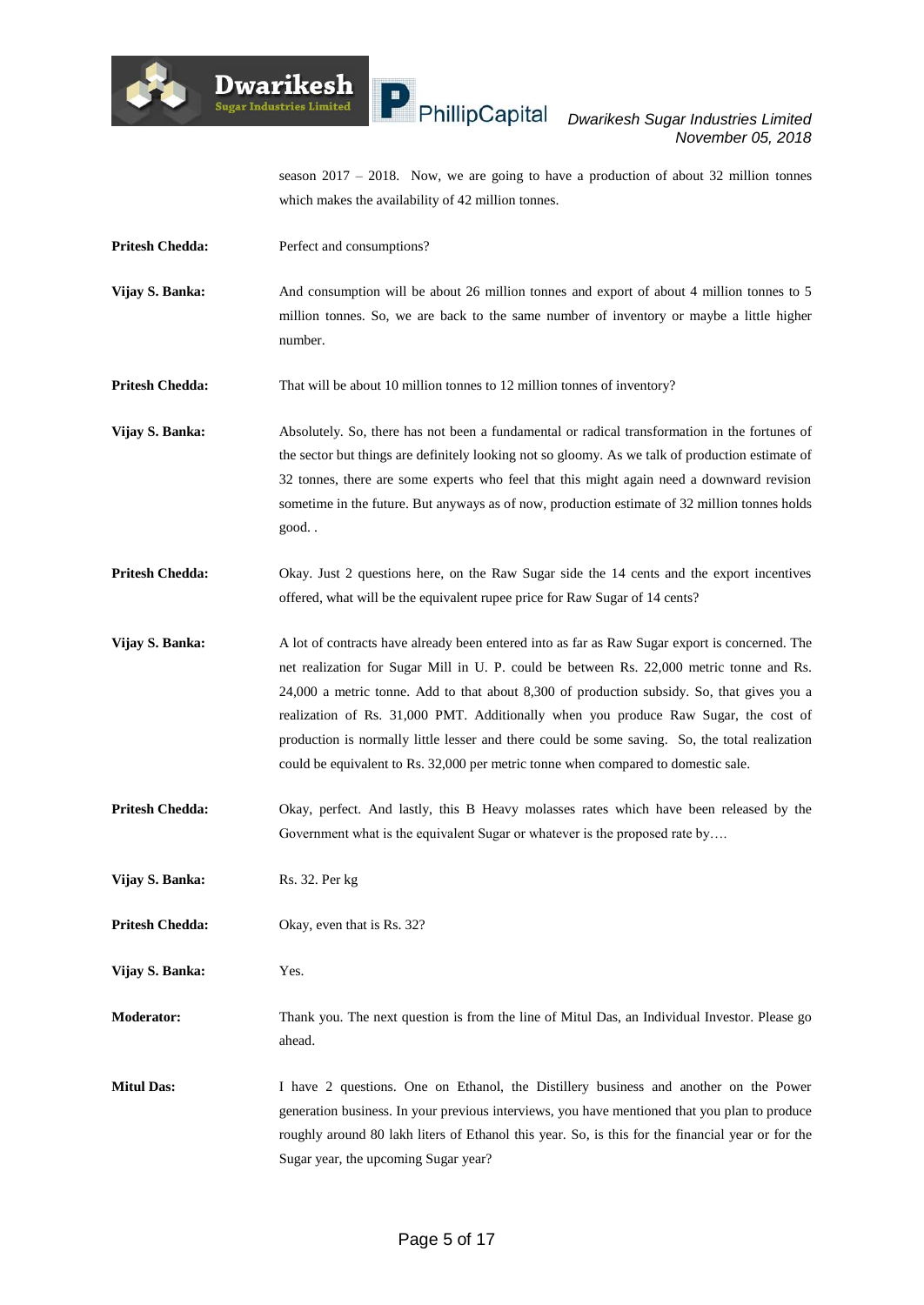

- **Vijay S. Banka:** This is for the financial year. I had mentioned that we are contemplating and envisaging enhancement of the Distillery capacity. So, this 80 lakh liters that I spoke about is from the existing capacity and if we increase our capacity to let us say 100 kiloliters per day and then from the day our expanded capacity becomes operational from then we will be able to produce about 300 lakh liters of Ethanol per annum.
- **Mitul Das:** When do you expect sir, tentative timeline for the productions to resume?
- **Vijay S. Banka:** We have lined up our negotiations, we should be finalizing and we should be making the announcement at the earliest possible.
- **Mitul Das:** Okay. But you do not envisage that production to be completed this financial year or is it after that
- **Vijay S. Banka:** No, not possible. From day one, it will take about 12 months to 15 months.
- **Mitul Das:** Okay. So, the production currently the 80 lakh liters which you have mentioned the figure this will be C heavy molasses, right?
- **Vijay S. Banka:** Yes, that will be C heavy molasses. Even for the expanded capacity, as of now we are not contemplating any use of B heavy molasses. With the given production that we have, with the molasses that we will generate, our expanded capacity should be good enough to take care of our entire C heavy molasses.
- **Mitul Das:** Okay. So, no B heavy molasses conversion as of now?
- **Vijay S. Banka:** As of now not in the plan of action, yes.

**Dwarikesh** 

- **Mitul Das:** Okay. And also, the realizations would be better from December, right because your rates have been revised by the Government of India which is 43…
- **Vijay S. Banka:** The new contract will be at the revised rate, yes.
- **Mitul Das:** Okay. So, thank you for that. My second question is, last year in the financial year, 2017 2018, on the cogeneration side, you had produced almost 30 crore units of power. Do you see the same figures this year or do you see an increase?
- **Vijay S. Banka:** We had not sold 30 crore units of power. Our power sale was approximately 20 crore units. If the number of crushing days is the same we expect to sell the same quantity of power.
- **Mitul Das:** Okay. So, you do not see any significant upward revision in the power gen?
- **Vijay S. Banka:** No, there is no increase in the capacity so far as co-generation is concerned. Much will depend on the cane availability and the number of crushing days and cane crushed. So, if the crushing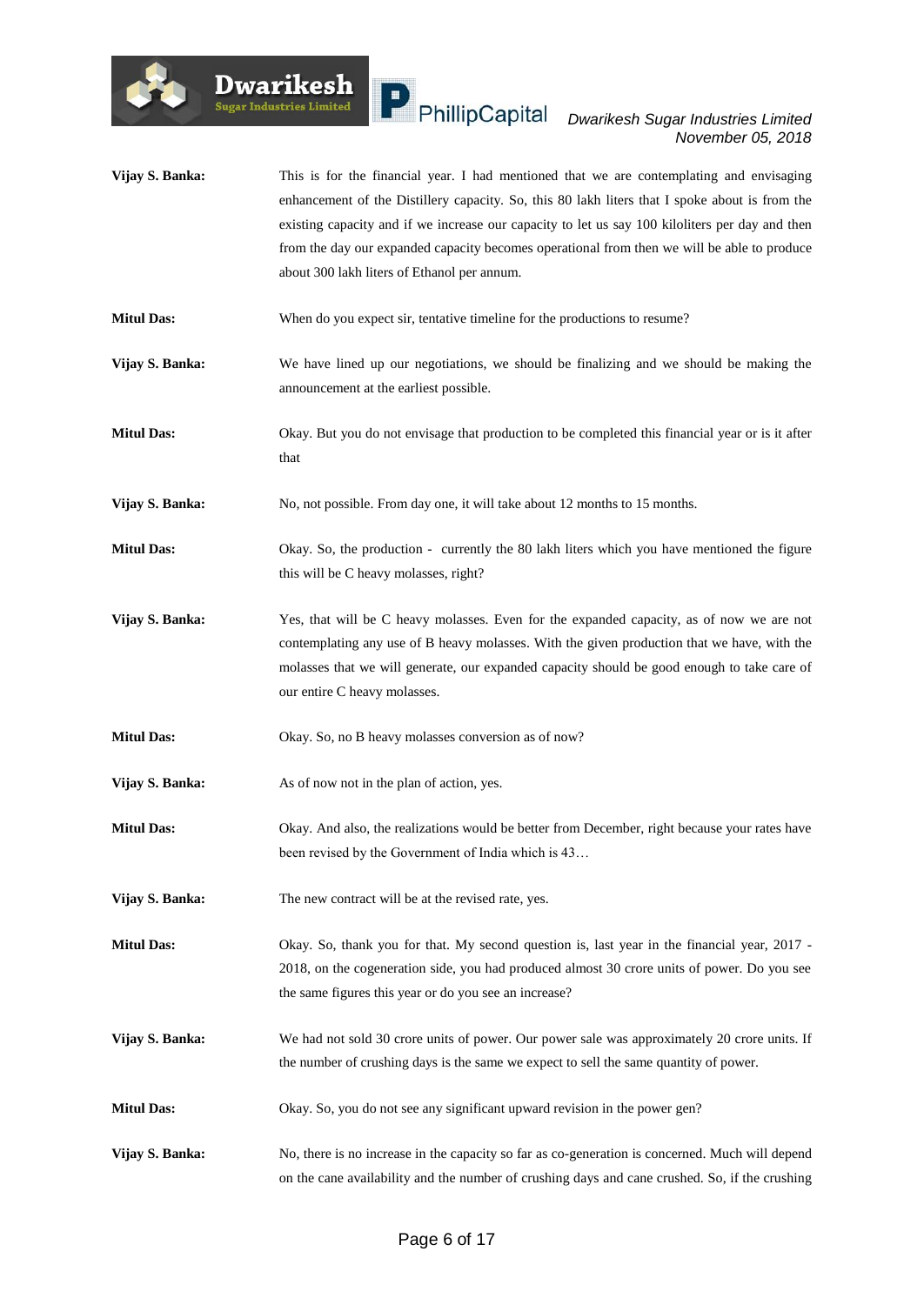

is more we will generate and sell more power if the crushing is lower the Power generation and evacuation will be commensurately lesser.

- **Moderator:** Thank you. The next question is from the line of Yash Agarwal from JM Financial. Please go ahead.
- Yash Agarwal: Sir, I didn't follow the subsidy that you are going to get per ton on exports, so it is Rs. 11 per kg, is that total?
- **Vijay S. Banka:** No, it is Rs. 13,88 per quintal of cane crushed. So, it will translate, based on some formula to about Rs. 8 per kg of Sugar exported.
- Yash Agarwal: Okay. And Rs. 3 transport subsidy also, right?

**Dwarikesh** .<br>Sugar Industries Limited

- **Vijay S. Banka:** Yes, so that much cost we will incur also. Deals that have been taking place on FOB basis. The price that I mentioned, 22,000 a metric tonne to 24,000 a metric tonne is all FOB prices. So, the scheme says your actual transportation cost from your mill to the port to put the Sugar onboard or Rs. 3,000 a metric tonne, whichever is lower will be reimbursed.
- Yash Agarwal: Got it. So, it would be broadly profit natural, right by exports?
- **Vijay S. Banka:** Yes, it will be profit neutral, yes. It will be on par with what presently we are realizing on domestic Sugar sales.
- **Yash Agarwal:** Sir, the second question was on, domestic Sugar prices. So, post the festive season, what is your expectation on the domestic Sugar prices?
- **Vijay S. Banka:** Presently domestic Sugar prices at least for us in U. P. is around Rs. 32,000 a metric tonne. We have seen a kind of a pattern in the last few months. At the start of the month the prices are little lower and then they pick-up towards the end of the month. We must understand two things. One there is festival season ahead and second the crushing will also start. Sugar mills will start crushing. So, some of the mills which are cash deprived, they will be in an urgency to sell. And then there is going to be increased demand on account of the festive season. So, one should compensate the other and we expect the prices should remain at the same levels.
- **Yash Agarwal:** Got it. And sir, what is the cost of production of Sugar for us or the expectation at current SAP prices?
- **Vijay S. Banka:** See, we expect an announcement on the SAP in the next 1 week or maximum about 15 days time. So, once we are aware of the State Government price then we will be able to tell you the cost of production of Sugar for the coming season.
- **Yash Agarwal:** Sir, one final question on the global Sugar market. The deficit has been primarily led by Brazil, is it or there are any?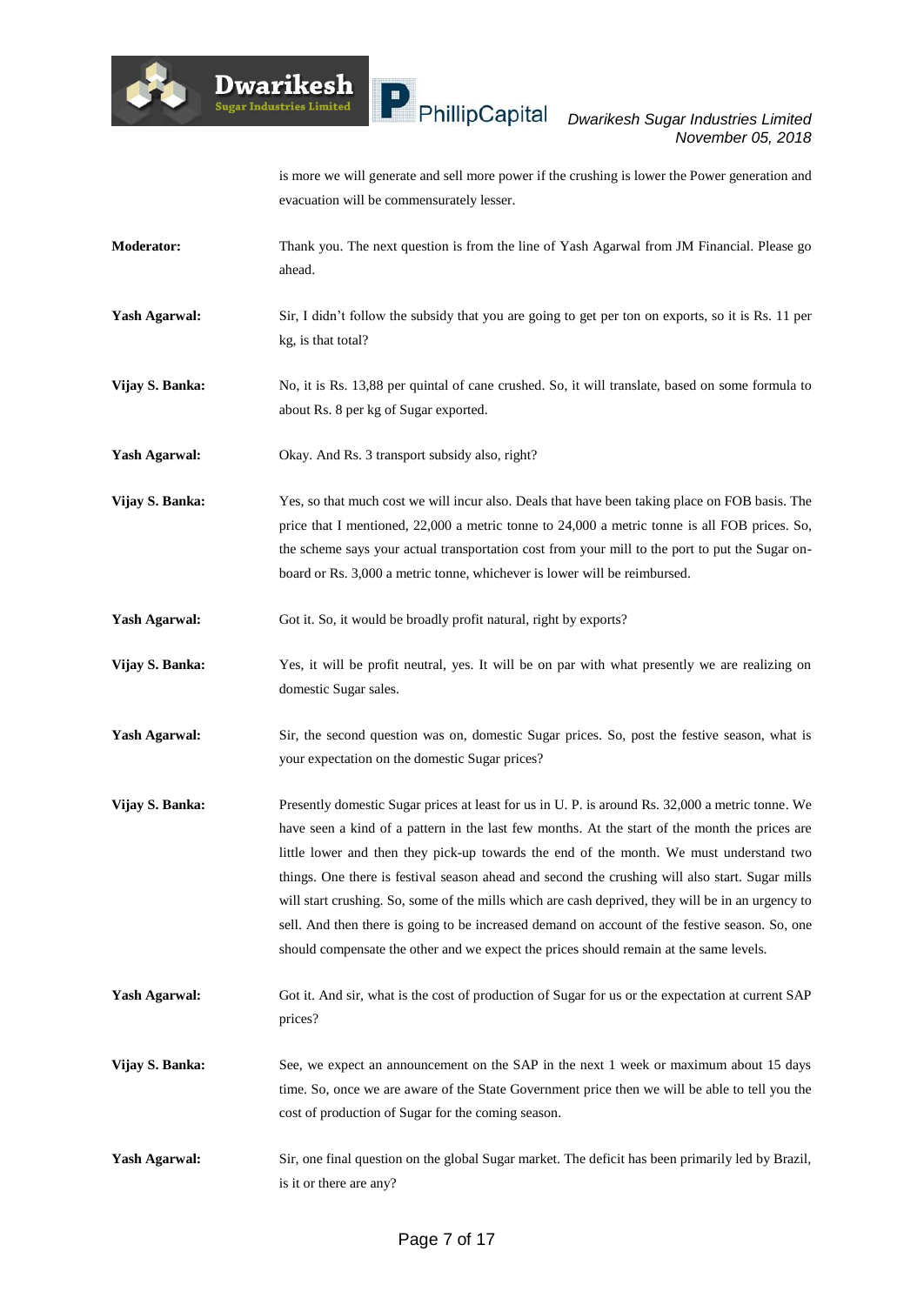

| Vijay S. Banka:        | Absolutely this is led by Brazil and the European Union also.                                                                                                                                                                                                                                                                                                                                                                                                                                                                                                                                        |
|------------------------|------------------------------------------------------------------------------------------------------------------------------------------------------------------------------------------------------------------------------------------------------------------------------------------------------------------------------------------------------------------------------------------------------------------------------------------------------------------------------------------------------------------------------------------------------------------------------------------------------|
| <b>Yash Agarwal:</b>   | What was the quantum of product cuts that these 2 geographies have                                                                                                                                                                                                                                                                                                                                                                                                                                                                                                                                   |
| Vijay S. Banka:        | Brazil which was 36 million tonnes last season is estimated to produce about 28 million tonnes<br>in the season $2018 - 2019$ . European Union is estimated to produce anything between 12<br>million tonnes and 14 million tonnes. So, there again, the estimated production is lower. I am<br>not aware of the exact number there.                                                                                                                                                                                                                                                                 |
| <b>Moderator:</b>      | Thank you. The next question is from the line of Ritesh Poladia from Girik Capital. Please go<br>ahead.                                                                                                                                                                                                                                                                                                                                                                                                                                                                                              |
| <b>Ritesh Poladia:</b> | Sir, what is happening on our Distillery expansion?                                                                                                                                                                                                                                                                                                                                                                                                                                                                                                                                                  |
| Vijay S. Banka:        | Yes, sir. I mentioned a little while ago, we took a little longer than all others in trying to<br>identify perfect technology. We have done that and we are scheduling our negotiations with<br>the suppliers, vendors, service providers, etc. within a week or 10 days from now. And then,<br>we expect to finalize this very soon.                                                                                                                                                                                                                                                                |
| <b>Ritesh Poladia:</b> | Okay. And what will be the capacity?                                                                                                                                                                                                                                                                                                                                                                                                                                                                                                                                                                 |
| Vijay S. Banka:        | We intend to take it from 30 KLPD to 100 KLPD.                                                                                                                                                                                                                                                                                                                                                                                                                                                                                                                                                       |
| <b>Ritesh Poladia:</b> | 30 KLPD to 100 KLPD.                                                                                                                                                                                                                                                                                                                                                                                                                                                                                                                                                                                 |
| Vijay S. Banka:        | Yes. 30 KLPD to 100 KLPD.                                                                                                                                                                                                                                                                                                                                                                                                                                                                                                                                                                            |
| <b>Ritesh Poladia:</b> | For our this 2,1000 TCD, 100 TCD would be optimum or we can still increase?                                                                                                                                                                                                                                                                                                                                                                                                                                                                                                                          |
| Vijay S. Banka:        | There is a possibility to increase it a little more, it all depends with the kind of crushing<br>numbers we will have as we go forward. If you look at the crushing numbers of the last season<br>100 KLPD maybe little less. But the crushing numbers can actually vary from season to<br>season. So if the numbers are little less, then 100 KLPD would be sufficient to take care of the<br>entire molasses that we generate. Additionally have a requirement to sell some levy molasses<br>to the liquor manufactures also. So, 100 KLPD should take care of our captive molasses<br>generation. |
| <b>Ritesh Poladia:</b> | Okay. And what will be our tentative CAPEX for this 100 KLPD?                                                                                                                                                                                                                                                                                                                                                                                                                                                                                                                                        |
| Vijay S. Banka:        | It will be anything between Rs. 130 crore to Rs. 150 crore.                                                                                                                                                                                                                                                                                                                                                                                                                                                                                                                                          |
| <b>Ritesh Poladia:</b> | Okay. And this would be C grade only?                                                                                                                                                                                                                                                                                                                                                                                                                                                                                                                                                                |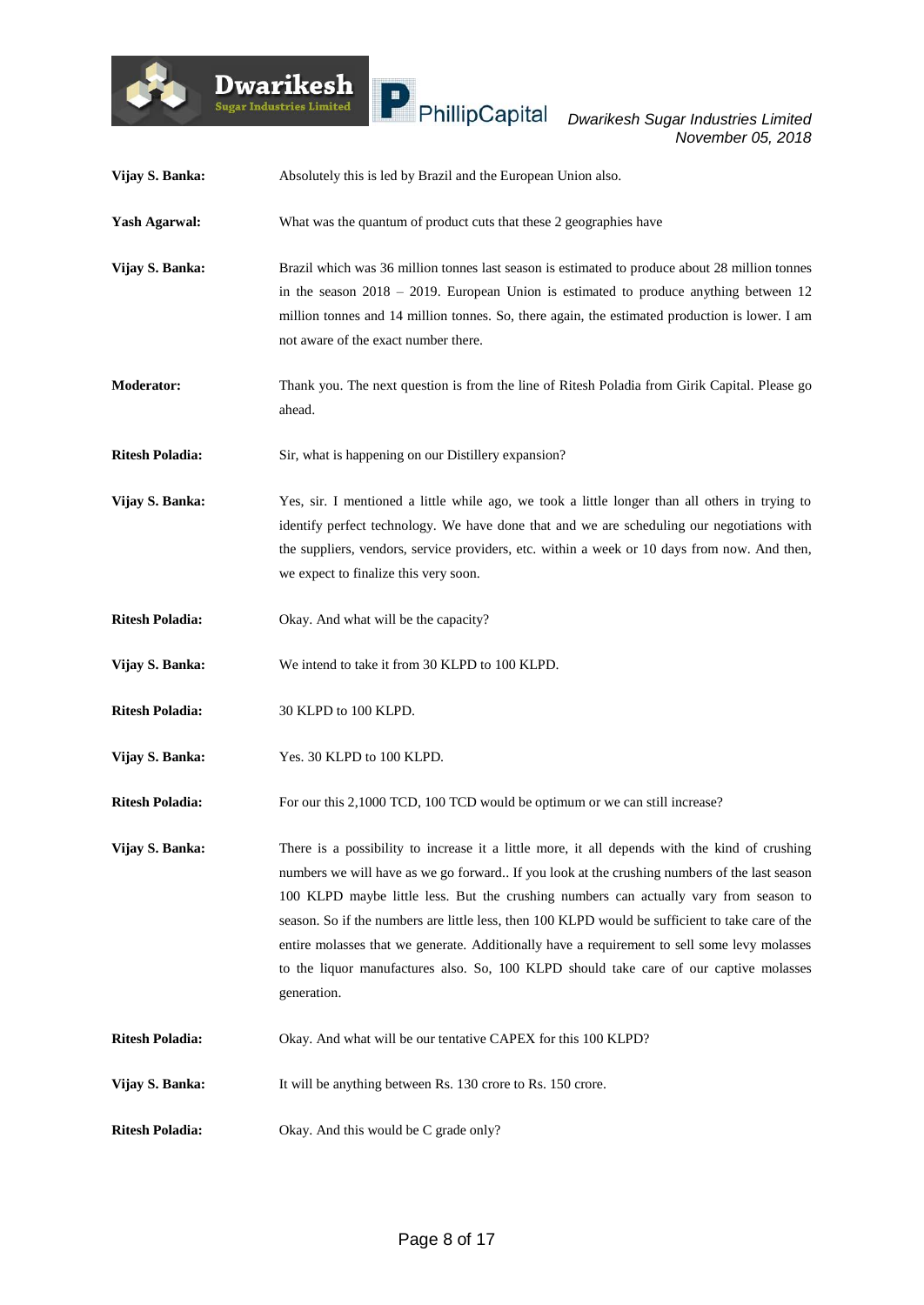

#### $\mathbf{P}$  PhillipCapital *Dwarikesh Sugar Industries Limited November 05, 2018*

- **Vijay S. Banka:** Yes, C only. You see the plant is versatile. In the plant, one can use C heavy, B heavy whichever molasses you want. So, that does not make a big difference. All that is required if you are making Ethanol out of B heavy molasses is separate storage arrangement because Ethanol is eventually Ethanol. Whereas, the Ethanol made out of B heavy will fetch you a higher price. So, you will need to store separately, one has to establish corroborate the fact that one has produced the same out of B heavy molasses. All these arrangements have to be made special.
- **Ritesh Poladia:** Okay. Sir, if this 30 KLPD to 100 KLPD you want to do at Rs. 130 crore Rs. 140 crore with C grade. Assuming in future you want to have that B grade, what would be the incremental CAPEX?
- **Vijay S. Banka:** There will be no substantial incremental CAPEX. Like I said, all you need is some separate storage and some support equipment.
- **Ritesh Poladia:** Yes, that would be a material CAPEX, or it would be quite normal.
- **Vijay S. Banka:** It will be a normal CAPEX.
- **Ritesh Poladia:** Any additional equipments or anything**?**
- Vijay S. Banka: No, normal CAPEX not more than about Rs. 10 crore or so.
- **Ritesh Poladia:** Okay. And one final is how much it would take to set up the Distillery?
- **Vijay S. Banka:** 12 months to 15 months.
- **Ritesh Poladia:** 12 months to 15 months.
- **Vijay S. Banka:** We will try and compress the timeframe**.**
- **Moderator:** Thank you. The next question is from the line of Pritesh Chedda from Lucky Investment Managers. Please go ahead.
- **Pritesh Chedda:** Sir, just one clarification when you gave consumption of 26 million tonnes, did you include the Sugar juice which would be used for Ethanol production?
- **Vijay S. Banka:** No, we have not. You know very small quantity is expected to be used. When we are talking of about 32 million tonnes of Sugar production if we use sugarcane juice or maybe B heavy molasses this 32 million tonnes could become 31.5 million tonnes. So, the weightage of Ethanol made from Sugarcane juice or B heavy molasses is small, it is only about 0.5 million tonne.
- **Pritesh Chedda:** It is not a game changer in terms of inventory change.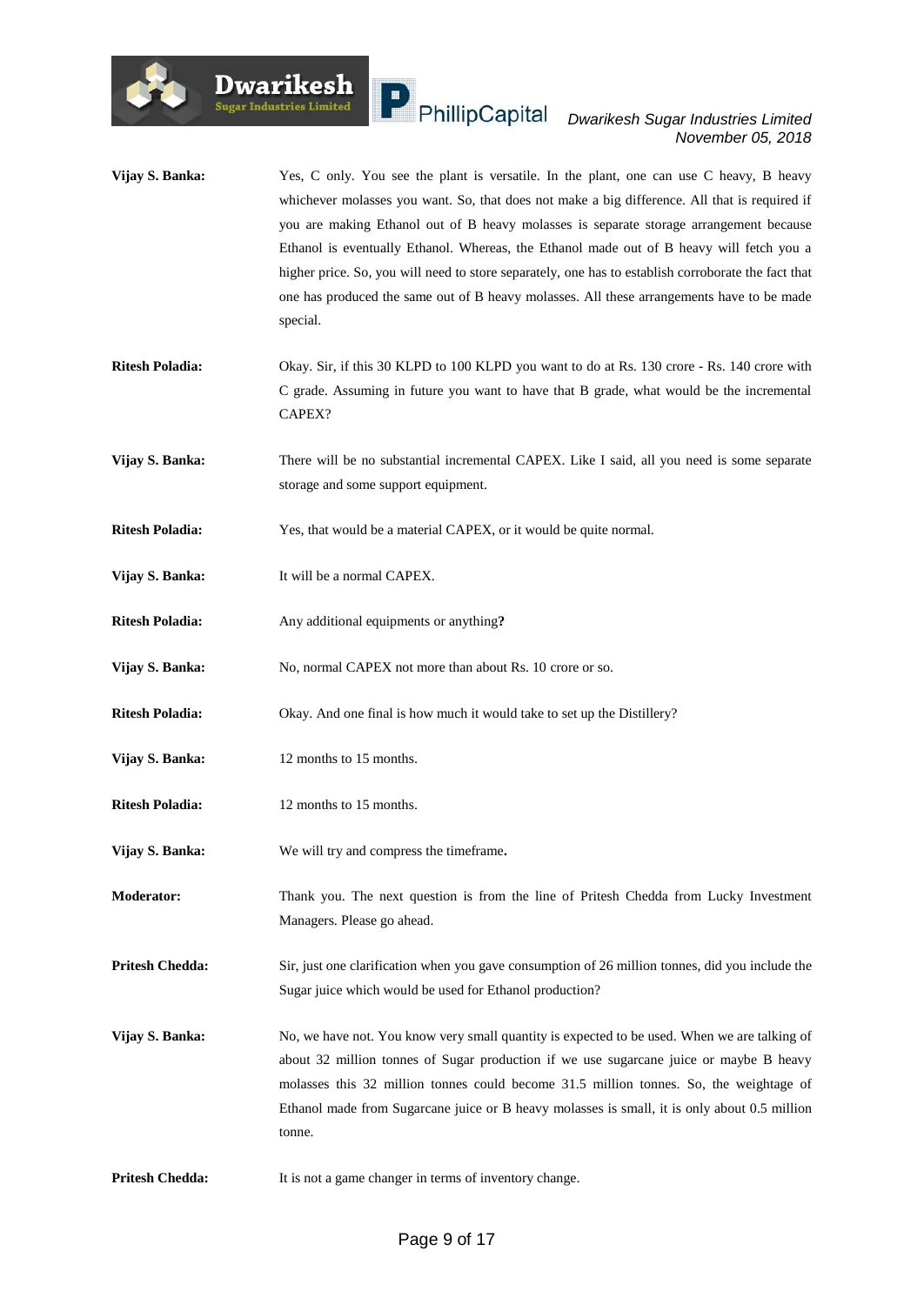

| Vijay S. Banka:        | Not immediately, sir. Not immediately.                                                                                                                                                                                                                                                                                                                                                                                            |
|------------------------|-----------------------------------------------------------------------------------------------------------------------------------------------------------------------------------------------------------------------------------------------------------------------------------------------------------------------------------------------------------------------------------------------------------------------------------|
| <b>Pritesh Chedda:</b> | What is the corresponding Ethanol blending in that assumption by the OMCs?                                                                                                                                                                                                                                                                                                                                                        |
| Vijay S. Banka:        | At 10% blending Ethanol requirement would be about 330 crore liters.                                                                                                                                                                                                                                                                                                                                                              |
| <b>Pritesh Chedda:</b> | So, at 10% blending it is 330 crore liters, okay.                                                                                                                                                                                                                                                                                                                                                                                 |
| Vijay S. Banka:        | Already they have received bids for about 314 crore liters. So, this coming season 2018 - 2019,<br>we should about 9% to 9.5% blending happening.                                                                                                                                                                                                                                                                                 |
| <b>Pritesh Chedda:</b> | What was the blending then last year then, sir?                                                                                                                                                                                                                                                                                                                                                                                   |
| Vijay S. Banka:        | Last year was about 6% to 7%.                                                                                                                                                                                                                                                                                                                                                                                                     |
| <b>Pritesh Chedda:</b> | Okay. So, until last year, it was 6%.                                                                                                                                                                                                                                                                                                                                                                                             |
| Vijay S. Banka:        | 6% to 7%.                                                                                                                                                                                                                                                                                                                                                                                                                         |
| <b>Pritesh Chedda:</b> | And the corresponding consumption would be something around 170 liters - 180 crore, right?                                                                                                                                                                                                                                                                                                                                        |
| Vijay S. Banka:        | Yes. Around 170 crore liters - 180 crore liters                                                                                                                                                                                                                                                                                                                                                                                   |
| <b>Pritesh Chedda:</b> | And in that Sugar consumption that number in the inventory of 10 million tonnes, this. 180<br>crore would have already got factored, right?                                                                                                                                                                                                                                                                                       |
| Vijay S. Banka:        | Absolutely.                                                                                                                                                                                                                                                                                                                                                                                                                       |
| <b>Pritesh Chedda:</b> | And lastly, I want to check, what is the indicative cost of production this year for Sugar?                                                                                                                                                                                                                                                                                                                                       |
| Vijay S. Banka:        | It depends from company to company, for example, our landed cost of Sugarcane last year was<br>Rs. 335 a quintal. We had a recovery of about 11.88%. So, our Sugarcane cost per quintal of<br>sugar produced was approximately Rs. 2,850. Add to that about conversion cost of about Rs. 4<br>and then you get some income by way of transfer prices of the molasses, bagasse, etc. So we<br>are between Rs. 31 and Rs. 32 per kg |
| <b>Pritesh Chedda:</b> | I missed it. So, you said first Rs. 28.5 per kg that was what? The Rs. 28.5 corresponds to what?                                                                                                                                                                                                                                                                                                                                  |
| Vijay S. Banka:        | No, see my Sugarcane procurement cost is Rs. 335 per quintal                                                                                                                                                                                                                                                                                                                                                                      |
| <b>Pritesh Chedda:</b> | Perfect.                                                                                                                                                                                                                                                                                                                                                                                                                          |
| Vijay S. Banka:        | Our recovery was 11.88%.                                                                                                                                                                                                                                                                                                                                                                                                          |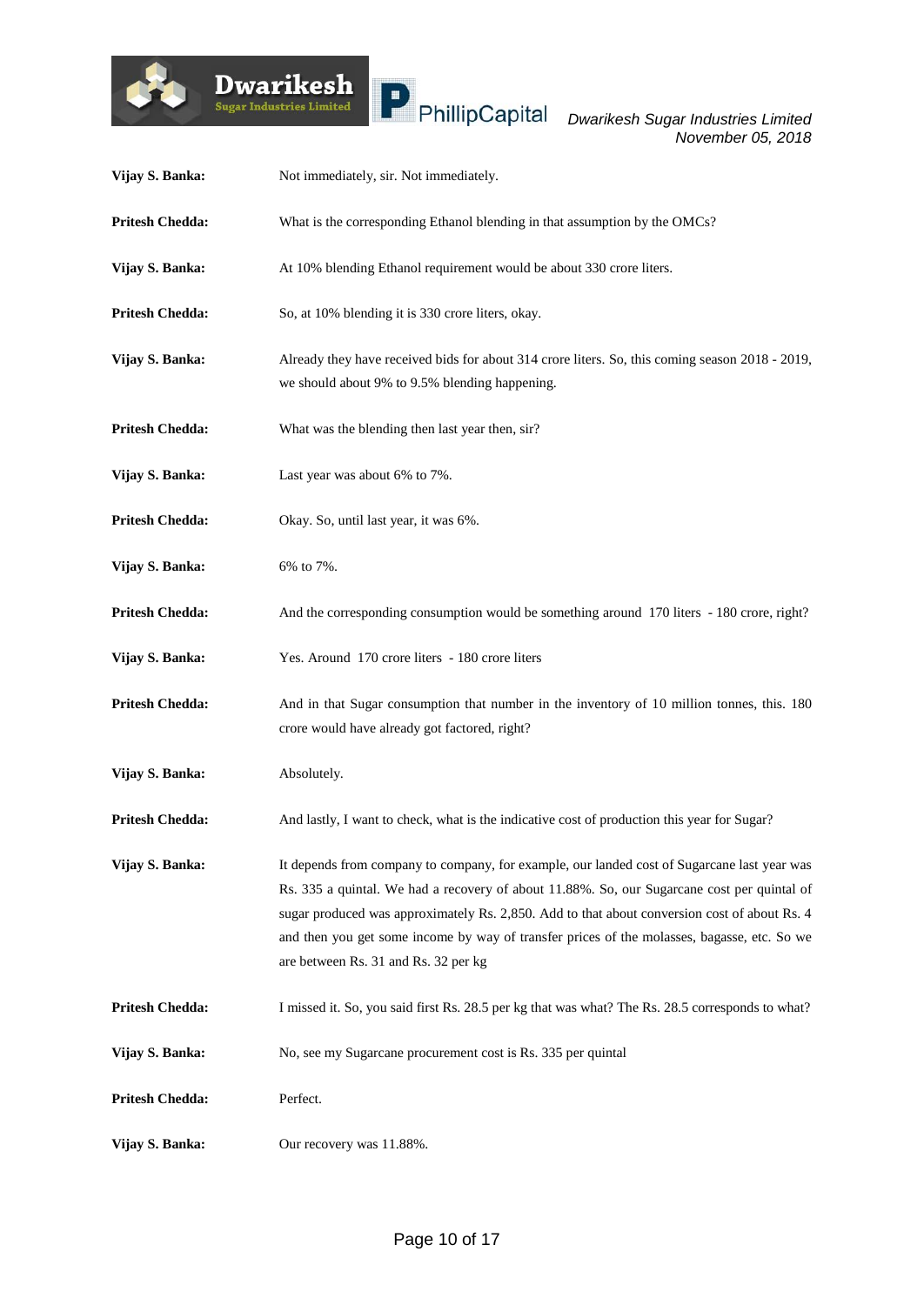

| <b>Pritesh Chedda:</b> | Perfect.                                                                                                                                                                                                                                                                                          |
|------------------------|---------------------------------------------------------------------------------------------------------------------------------------------------------------------------------------------------------------------------------------------------------------------------------------------------|
| Vijay S. Banka:        | So, my Sugarcane cost per quintal of Sugar manufactured is roughly Rs. 2,850.                                                                                                                                                                                                                     |
| <b>Pritesh Chedda:</b> | Okay. To which you said, you added the conversion cost of Rs. 4 a kg.                                                                                                                                                                                                                             |
| Vijay S. Banka:        | Deduct transfer price of bagasse, molasses, etc. that you transfer to the Distillery and the co-<br>generation.                                                                                                                                                                                   |
| <b>Pritesh Chedda:</b> | Okay. The transfer price of bagasse and all. And whatever realizations you get on Distillery<br>and whatever realizations you get on power generation that is additional?                                                                                                                         |
| Vijay S. Banka:        | Yes, that is an addition.                                                                                                                                                                                                                                                                         |
| <b>Moderator:</b>      | Thank you. The next question is from the line of Levin Shah from ValueQuest Research.<br>Please go ahead.                                                                                                                                                                                         |
| <b>Levin Shah:</b>     | If I may repeat because my line was disconnected. So, I just wanted to know sir, about the<br>CAPEX part. You said that you are increasing your capacity from 30 KLPD to 100 KLPD,<br>right?                                                                                                      |
| Vijay S. Banka:        | Correct. We have scheduled our negotiations with the vendors, etc. in the next 1 week - 10<br>days,                                                                                                                                                                                               |
| Levin Shah:            | Okay. And sir, what will be the CAPEX that we are spending for that?                                                                                                                                                                                                                              |
| Vijay S. Banka:        | I mean, if we do it, it will be about Rs. 130 crore to Rs. 150 crore.                                                                                                                                                                                                                             |
| Levin Shah:            | Okay. But then for 70 KLPD, this is on a higher side. So, are we contemplating any different                                                                                                                                                                                                      |
| Vijay S. Banka:        | When we go from 30 KLPD when I say 100 KLPD, we will be actually going in for a brand<br>new 100 KLPD plant. So, whatever 30 KLPD equipment that we have which can be used in<br>the 100 KLPD, will be used, okay                                                                                 |
| <b>Levin Shah:</b>     | Okay. So, this 100 KLPD would be new capacities that we would be building and that 30<br>KLPD existing one?                                                                                                                                                                                       |
| Vijay S. Banka:        | It will not be 30 KLPD plus 100 KLPD, 130 KLPD. It will be 100 only. But when we talk<br>about 100 KLPD, it could be 110 KLPD or so, okay. So, from the 30 KLPD that we have<br>whatever equipment which can be conveniently used when we are in taking our capacity to<br>100 KLPD will be used. |
| <b>Levin Shah:</b>     | Okay. Sir, have we got approval from Government for shop loan on this CAPEX?                                                                                                                                                                                                                      |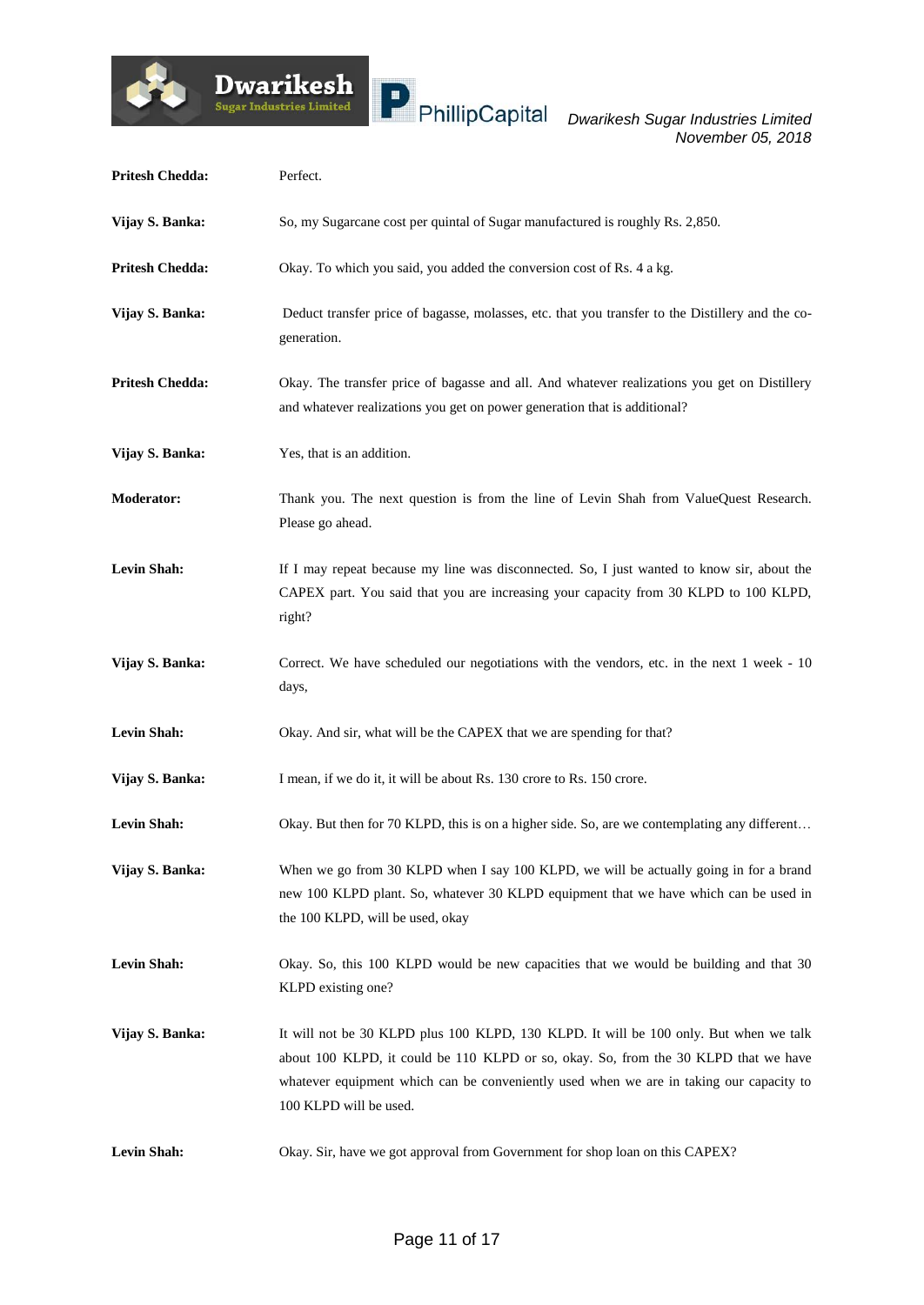

| Vijay S. Banka:    | Our project has been in the approved list of the Government, yes.                                                                                                                                                                                                                                                                                                                                                                                                                         |
|--------------------|-------------------------------------------------------------------------------------------------------------------------------------------------------------------------------------------------------------------------------------------------------------------------------------------------------------------------------------------------------------------------------------------------------------------------------------------------------------------------------------------|
| <b>Levin Shah:</b> | Okay. And who are the vendors as we are contemplating                                                                                                                                                                                                                                                                                                                                                                                                                                     |
| Vijay S. Banka:    | It is principally approved. When I say approved, I do not mean the final approved, it has been<br>prima facie approved.                                                                                                                                                                                                                                                                                                                                                                   |
| <b>Levin Shah:</b> | Okay. And you will be getting interest rate subvention of around 6% on this?                                                                                                                                                                                                                                                                                                                                                                                                              |
| Vijay S. Banka:    | Absolutely.                                                                                                                                                                                                                                                                                                                                                                                                                                                                               |
| <b>Levin Shah:</b> | Right. And sir, who are                                                                                                                                                                                                                                                                                                                                                                                                                                                                   |
| Vijay S. Banka:    | Not on the entire amount. On some portion of the amount may be about half or a little more<br>than half.                                                                                                                                                                                                                                                                                                                                                                                  |
| <b>Levin Shah:</b> | Okay. So, for this let us say if you do Rs. 140 crore of CAPEX, so whatever debt will raise of<br>this Rs. 140 crore what will be the average cost of debt?                                                                                                                                                                                                                                                                                                                               |
| Vijay S. Banka:    | Considering subvention, etc. it will be about 6% to 7% because not the entire amount will<br>receive interest subvention. So it will be anything between 6.5% and 7%.                                                                                                                                                                                                                                                                                                                     |
| <b>Levin Shah:</b> | Okay. And one more thing, sir, who are the vendors we are contemplating to buy this<br>technology                                                                                                                                                                                                                                                                                                                                                                                         |
| Vijay S. Banka:    | For Distillery, we are contemplating Praj and then we are contemplating, ISJEC for the<br>incineration boiler. These are the main vendors                                                                                                                                                                                                                                                                                                                                                 |
| <b>Levin Shah:</b> | Okay. And like you said it will take 12 months to 15 months once we decide                                                                                                                                                                                                                                                                                                                                                                                                                |
| Vijay S. Banka:    | Once we decide it will take 12 months to 15 months.                                                                                                                                                                                                                                                                                                                                                                                                                                       |
| <b>Moderator:</b>  | Thank you. The next question is from the line of Mitul Das, an Individual Investor. Please go<br>ahead.                                                                                                                                                                                                                                                                                                                                                                                   |
| <b>Mitul Das:</b>  | Just one thinking. I have a question on the other expenses, so compared to last quarter I mean<br>the year 2017 - 2018, I can see that there has been a significant increase in the amount of other<br>expenses, could you just elaborate a little bit more on that?                                                                                                                                                                                                                      |
| Vijay S. Banka:    | Sure. We have incurred an expenditure of Rs. 18.8 crore on fulfilling our MIEQ obligation.<br>We participated in the previous MIEQ program of 2 million tons and whatever was our quota<br>we traded our obligation in favor of the mills which are in the coastal area. So, whatever<br>facilitation fee etc. that had to be paid has been factored for and accounted for. Now, the<br>receipt of subsidy for the same is subject to fulfillment of certain covenants which we are sure, |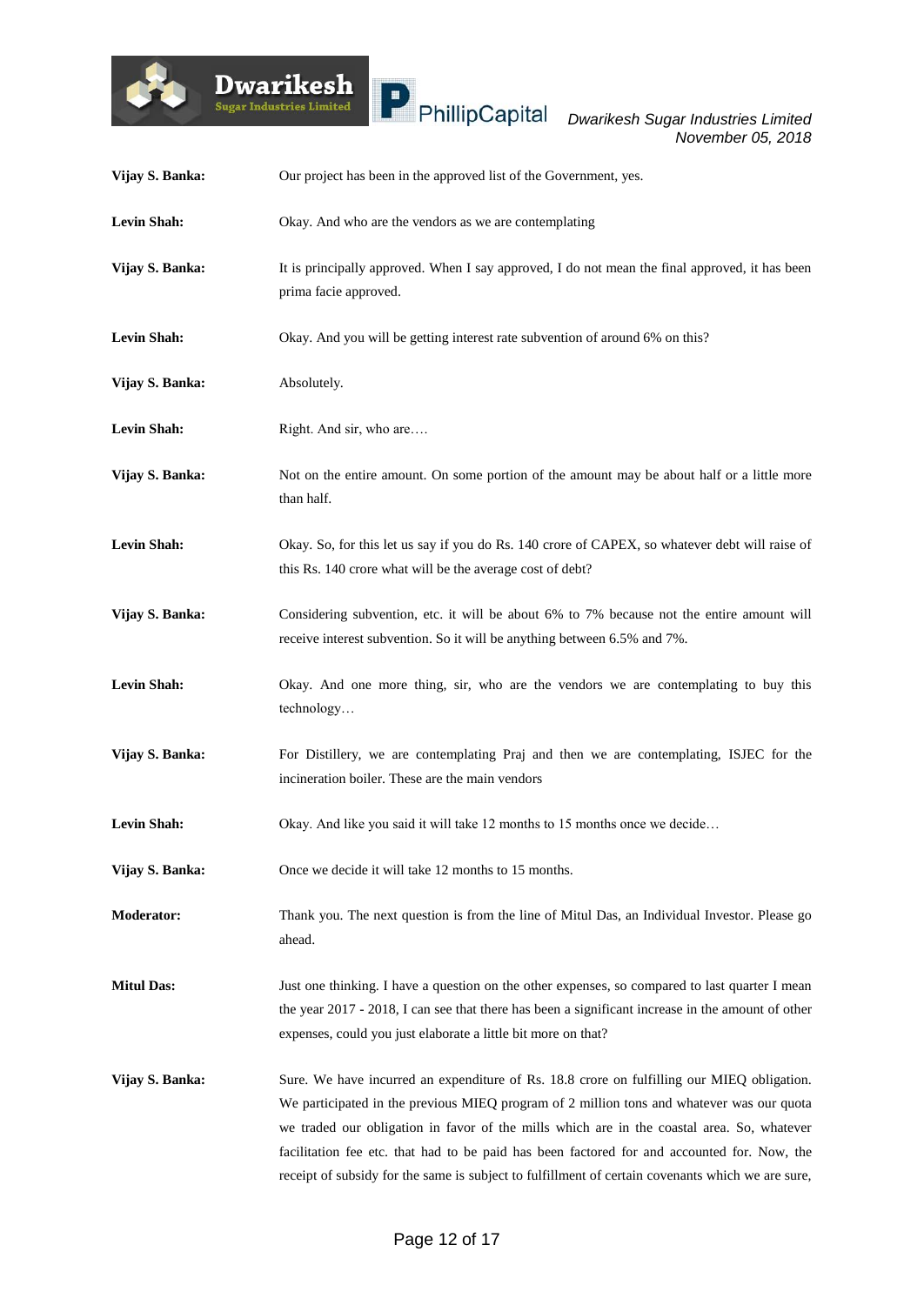

we will be able to fulfill. So we will have more or less equal amount of income coming by way of subsidy from the Government in the coming quarters.

- **Mitul Das:** Okay. So, this one is for like for your realization of MIEQ quota for the year 2017 2018, right?
- **Vijay S. Banka:** That will be facilitation fees that we have paid, commensurate to this we will receive some, maybe not of the equal amount may be little less or so. So, that subsidy when we are reasonably sure of receiving it, we will account for it.
- **Mitul Das:** So, this is around Rs. 18.8 crore, right as you mentioned?
- **Vijay S. Banka:** Absolutely.
- **Mitul Das:** And the other question is that there has been in the media that there is a push of increasing by the Sugar Mill Union to increase the MSP at least in Uttar Pradesh. Do you have any update on that from currently Rs. 29 per kg to around Rs. 34 per kg - Rs. 35 per kg?
- **Vijay S. Banka:** What we had heard last was that there was no response from the Government, our request is pending before the Government. No call has been so far taken in this matter.
- **Mitul Das:** But are the Sugar Mill Unions active?

**Dwarikesh** .<br>Sugar Industries Limited

- **Vijay S. Banka:** We have put forth our case before the Government and we are requesting. We are urging the Government to increase the same.
- **Mitul Das:** Okay.
- **Vijay S. Banka:** Because of Rs. 2,900 is certainly for sure not a breakeven price for most of us.
- **Mitul Das:** Right.
- **Moderator:** Thank you. The next question is from the line of Mitul Das, an Individual Investor. Please go ahead.
- **Mitul Das:** Sir, just one more question. As you mentioned that the current CAPEX incurring for the production of Ethanol, you do not have B heavy molasses in the picture. But you are certainly open to having the B heavy molasses in the future, right, I mean in the next Sugar season?
- **Vijay S. Banka:** Yes, yes.
- **Mitul Das:** So, you are not totally like but currently as....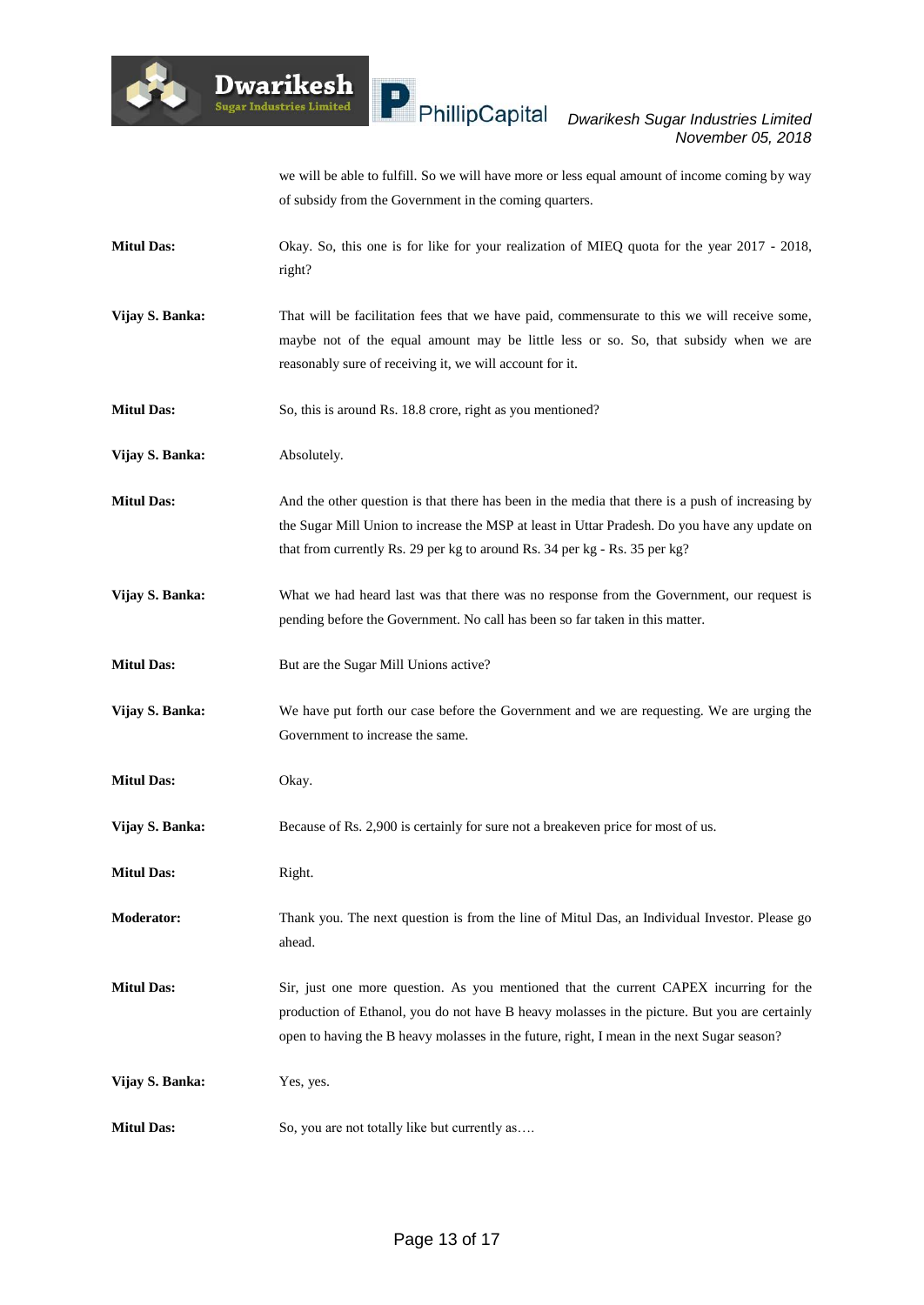

**Dwarikesh** 

.<br>Sugar Industries Limited

#### *Dwarikesh Sugar Industries Limited November 05, 2018*

**Vijay S. Banka:** As I mentioned any Ethanol plants can make Ethanol out of C heavy molasses and also out of B heavy molasses. Whatever changes that are required are minimal, not very significant. What our CAPEX requirement will be to clearly demark it. Since Ethanol produced out of B heavy molasses fetches higher price. So, one will need to prove to the Government or the OMCs that the ethanol that you have made is out of B heavy molasses. So, one will need separate pipelines, separate storage places, both for molasses as well as for the finished product. **Mitul Das:** Okay. But that is not significant, right for the storage and others? **Vijay S. Banka:** That is not. **Mitul Das:** Yes. I mean the reason I am enquiring about it and a little bit because the margins obviously of B heavy molasses to Ethanol is better. **Vijay S. Banka:** But then you know when one is making Ethanol out of B heavy molasses, one is sacrificing on the Sugar recovery but gaining on the Ethanol production. **Mitul Das:** Right. So, it is kind of a balanced trade-off between Sugar and... **Vijay S. Banka:** Rs. 52, it should balance. **Mitul Das:** Okay. And my last question on margins on the Distillery and the co-generation power, usually the margins in these 2 businesses were typically like much higher in the Sugar segment. So, do you…. **Vijay S. Banka:** Yes, Sugar margins vary. Co-gen margin are more or less the same in the last few years around 40% . **Mitul Das:** Right. The Ethanol segment which is like very.... **Vijay S. Banka:** Ethanol margins have improved dramatically because of lower molasses prices that are prevalent in the last 1 year or so. So, Sugar margins obviously depend on Sugar selling price. So, Sugar selling price has been under pressure. So, the margins are also under pressure. **Mitul Das:** Yes. So, sir I mean the EBITDA margin of the Ethanol segment but I do not know the actual profit margin of the Ethanol? **Vijay S. Banka:** We did have an impressive EBITDA margin in the Ethanol, almost about 70% in this quarter. **Mitul Das:** Yes, but it is the EBITDA, what about the profit margin, it will be a little bit less than 70%, right? **Vijay S. Banka:** Yes, little lesser.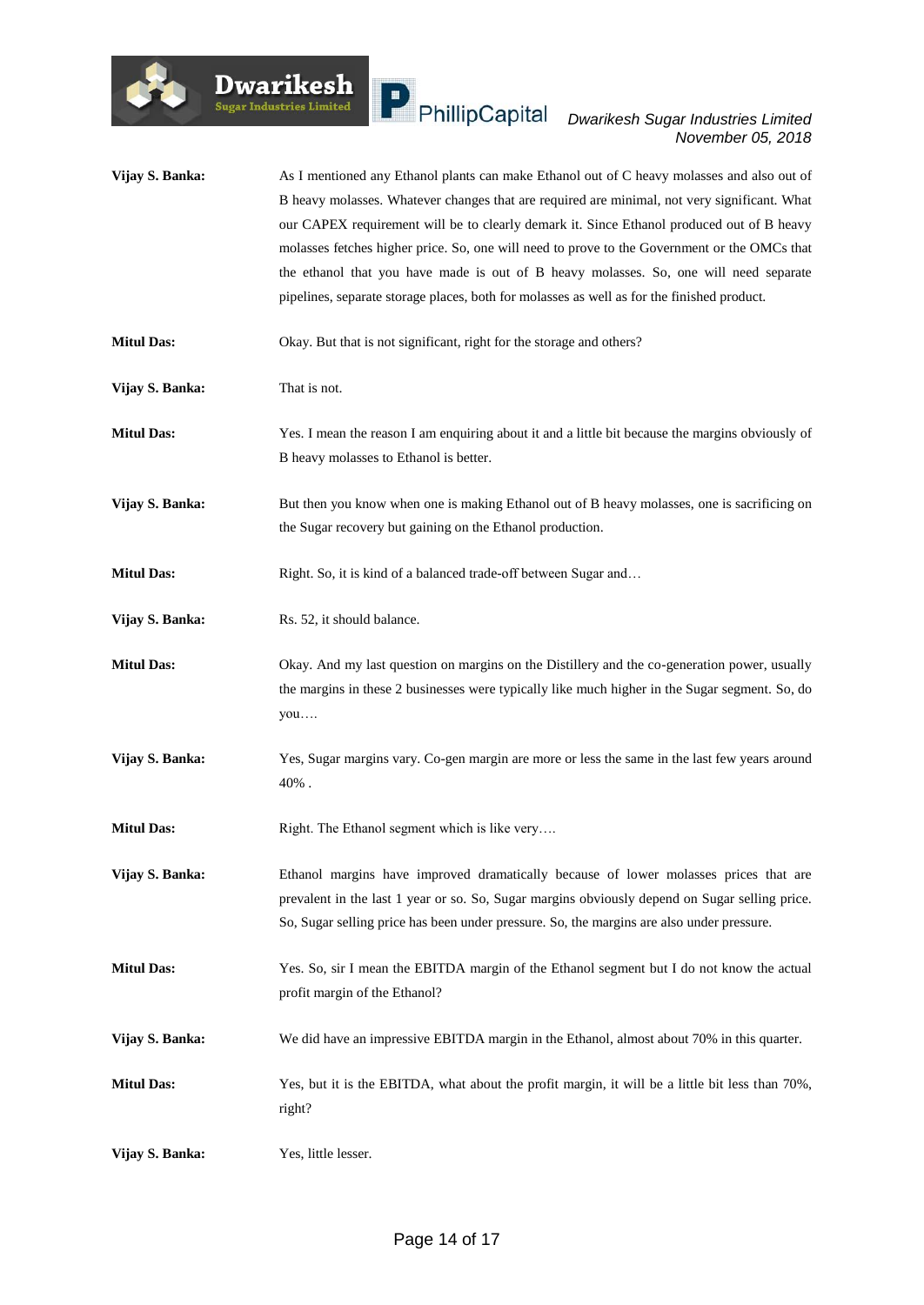- **Moderator:** Thank you. The next question is from the line of Pritesh Chedda from Lucky Investment Managers. Please go ahead.
- **Pritesh Chedda:** Sir, on that capacity side you said we need incremental about Rs. 130 crore liters, Rs. 120 crore liters, Rs. 130 crore liters of Ethanol. What corresponding capacity do the Sugar industry has in the system? Do they have that capacity or capacity needs to be created just like you are creating a capacity?
- **Vijay S. Banka:** So, this 330 liters out of which 314 crore liter has been offered. So, this is obviously based on the capacities that have already been created. So in the days to come, we will see a much increased blending percentage of Ethanol.
- **Pritesh Chedda:** Okay. So, there is already Ethanol capacity of that amount, of that number**.**

**Dwarikesh** 

.<br>Sugar Industries Limited

- **Vijay S. Banka:** Yes, you see, sir it is like this. 330 crore liters is equivalent to 10% blending. They have received bids was about 314 crore liters, out of which 284 crore liters is going to be molasses based, the rest is going to be grain sprit based. We can thus safely presume that we have the molasses based distilleries of about 284 crore liters capacity to supply Ethanol.
- **Pritesh Chedda:** Okay. And you were referring to tanks and pipes and all that, you were referring to those minor changes which this 280 crore -liters capacity needs to do.
- **Vijay S. Banka:** Here again out of 284 crore liters that has been offered 48.5 crore liters has been offered to be manufactured from B heavy molasses and another 2 crore liters has been offered to manufactured from Sugarcane juice directly. So, these are the numbers.
- **Pritesh Chedda:** And when you are referring to your CAPEX, it is Greenfield CAPEX which you are doing which is a part of that received bids for 314 crore liters?
- **Vijay S. Banka:** No.
- **Pritesh Chedda:** That is additional?
- **Vijay S. Banka:** Yes. Unless we have the capacity, we cannot make a bid
- **Pritesh Chedda:** Okay. So, this is additional that you are creating for the future requirement.
- **Vijay S. Banka:** There are quite a few other projects which have been lined-up. As I mentioned earlier, we should see increased blending percentage in the coming years.
- **Pritesh Chedda:** Okay. So, if the A plus 10 has to raise, you are making yourself ready for it.
- **Moderator:** Thank you. The next question is from the line of Mitul Das, an Individual Investor. Please go ahead.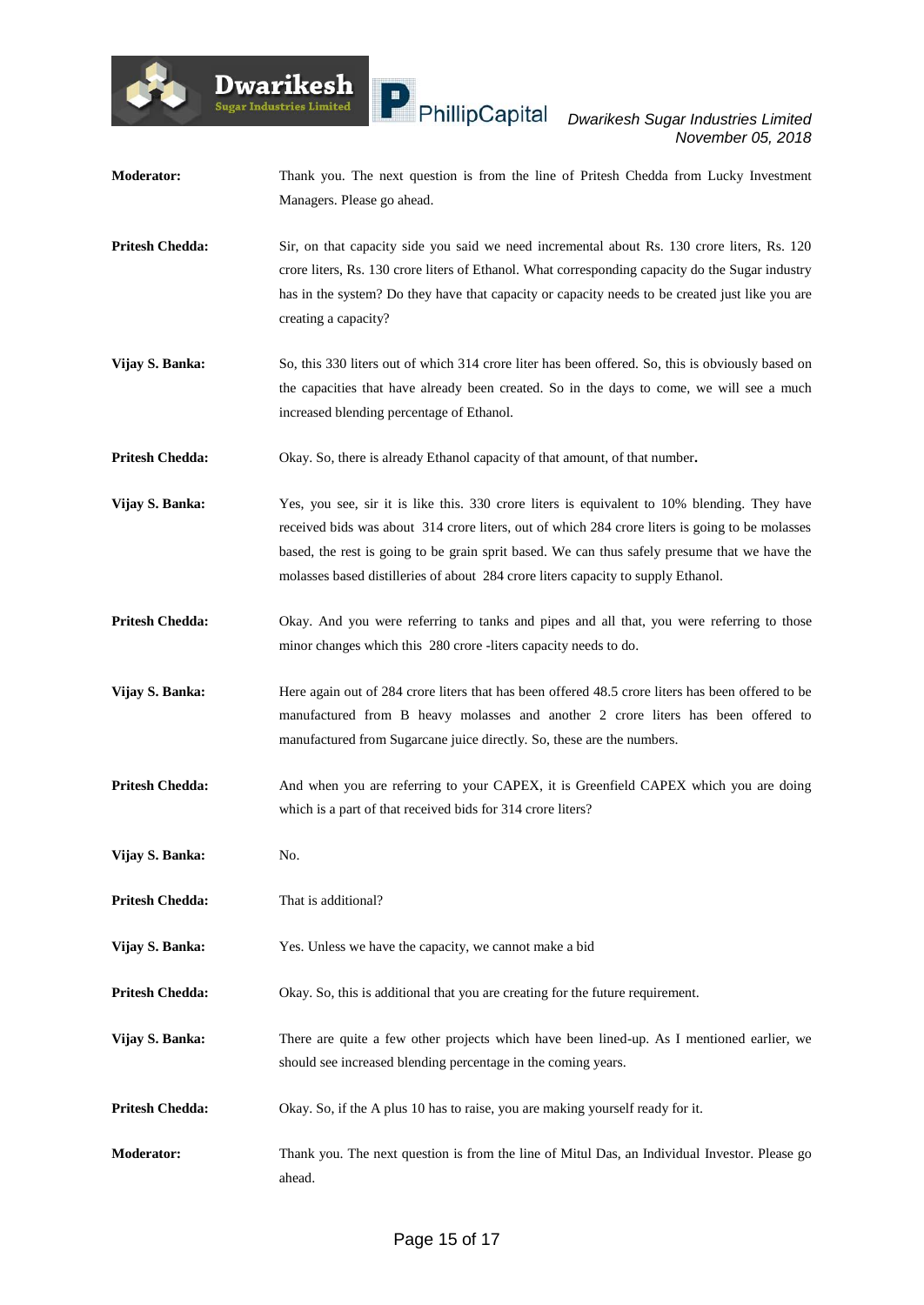**Mitul Das:** The last question which you answered, the 330 crore liters bids which have been already been

**Dwarikesh** .<br>Sugar Industries Limited

#### *Dwarikesh Sugar Industries Limited November 05, 2018*

received by the OMCs, this already incorporates your 80 lakh production estimate, right for this year? **Vijay S. Banka:** Yes. **Mitul Das:** So, if I understand like... **Vijay S. Banka:** Whatever we have done the bidding for based on our existing capacity. **Mitul Das:** So, my question, if the OMCs are already able to complete the 10% blending requirement, you have been the existing capacity which is Rs. 330 crore… **Vijay S. Banka:** There is always scope to go up to 20%. **Mitul Das:** Okay. But the Government has not said anything about 10% hike… **Vijay S. Banka:** The Government is very keen and providing all the encouragement to increase the blending percentage. **Mitul Das:** So, you are saying the 10% will become 20% eventually in the years to come? **Vijay S. Banka:** Yes, that is what we are targeting. **Mitul Das:** Okay. And so you and as well as the companies in this are trying to increase the capacity to cater to that increase demand? **Vijay S. Banka:** Yes, there are a lot of projects that have been registered with the Government. I mean, the projects which have been referred to the Government for a subsidy / for subvention purposes. All these projects will become operational in the times to come. The percentage will obviously go up, maybe 2 years or 3 years from now and we could see about 15% blending happening. **Moderator:** Thank you. As there are no further questions. I now hand the conference over to Mr. Samarth Sanghavi for his closing comments. **Samarth Sanghavi:** Once again, thank you very much to all the participants. And thank you very much to the management also for giving us this opportunity. We hope this conference call was fruitful for everyone. We will just hand over the floor to Mr. Banka for any closing comments. **Vijay S. Banka:** Thank you, friends. Let me thank you all and express my gratitude for all the trust and confidence that you have reposed in us. We have seen some stunning changes in our fortunes in the last one year or so. Until December 2017, things were looking pretty good and then we saw the big and sudden change happening in the Q1 where most of the Sugar companies had to

write down the inventory. However since then, based on various initiatives taken by the